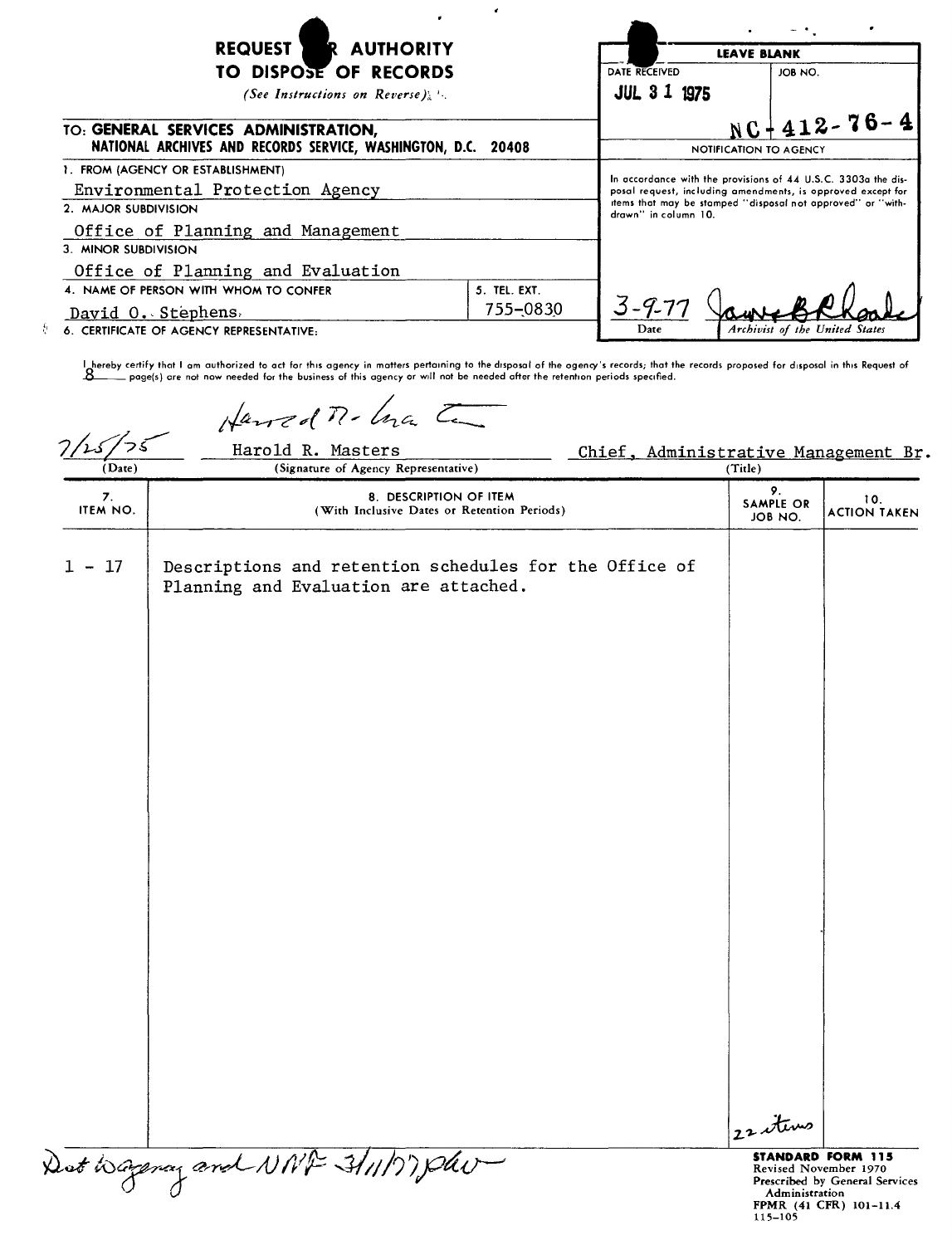| $\bullet$ | APPENDIX B                | MANUAL             |
|-----------|---------------------------|--------------------|
|           | RECORDS CONTROL SCHEDULES | RECORDS MANAGEMENT |

## PLANNING AND EVALUATION RECORDS

The records described below pertain to the planning and evaluation of Agencywide policies and programs in the areas of resources management, energy policy; cost/benefit analysis of the economic impact of proposed Agency actions; centralized coordination and clearance for Agency standards, regulations, and guidelines; and reporting to Congress on various Agency program matters.

 $\mathcal{L}$ 

Ť.

| Item | Name and Description<br>of Record/File                                                                                                                                                                                                                                                                                                                                                           | Retention Period<br>and Disposition                                                                                                                                                                                                                                                                                                |
|------|--------------------------------------------------------------------------------------------------------------------------------------------------------------------------------------------------------------------------------------------------------------------------------------------------------------------------------------------------------------------------------------------------|------------------------------------------------------------------------------------------------------------------------------------------------------------------------------------------------------------------------------------------------------------------------------------------------------------------------------------|
| 1.   | Program Management Files.<br>Contains data pertaining to<br>the management of the<br>organizational unit's<br>work.<br>Records consist of<br>correspondence and reports<br>relative to policy, regu-<br>lations and standards,<br>program strategy, program<br>analysis and evaluation,<br>litigation, interagency<br>activities, arrangements<br>with consultants, manpower<br>and budget, etc. | Retain 10 years.<br>Retention:<br>Disposition: Break file at<br>end of 2 years. Keep in<br>office for 2 years, then<br>transfer to the Federal<br>Records Center. Keep in<br>FRC for 8 years, then<br>destroy.                                                                                                                     |
| 2.   | Regulations, Standards, and<br>Guidelines. Contains infor-<br>mation related to the develop-<br>ment and implementation of<br>rules for effecting environ-<br>mental legislation. Records<br>consist of work group organiza-<br>tion requests, work plans,<br>drafts of rules, interagency<br>comments, steering committee<br>reviews, clips from Federal<br>Register, etc.                      | R <sub>-tention</sub> :<br>oplice<br><b>Here fictus</b><br>RANGE Copy.<br>$a_{\bullet}$<br>Work Copy. Retain<br>b.<br>1 year.<br>Disposition:<br>O ffrie<br><b>Record</b> Copy. Break file<br>а.<br>upon publication as final<br>rule in Federal Register.<br>Keep in office for $\Sigma$ $\lambda$<br>year\$ then transfer to the |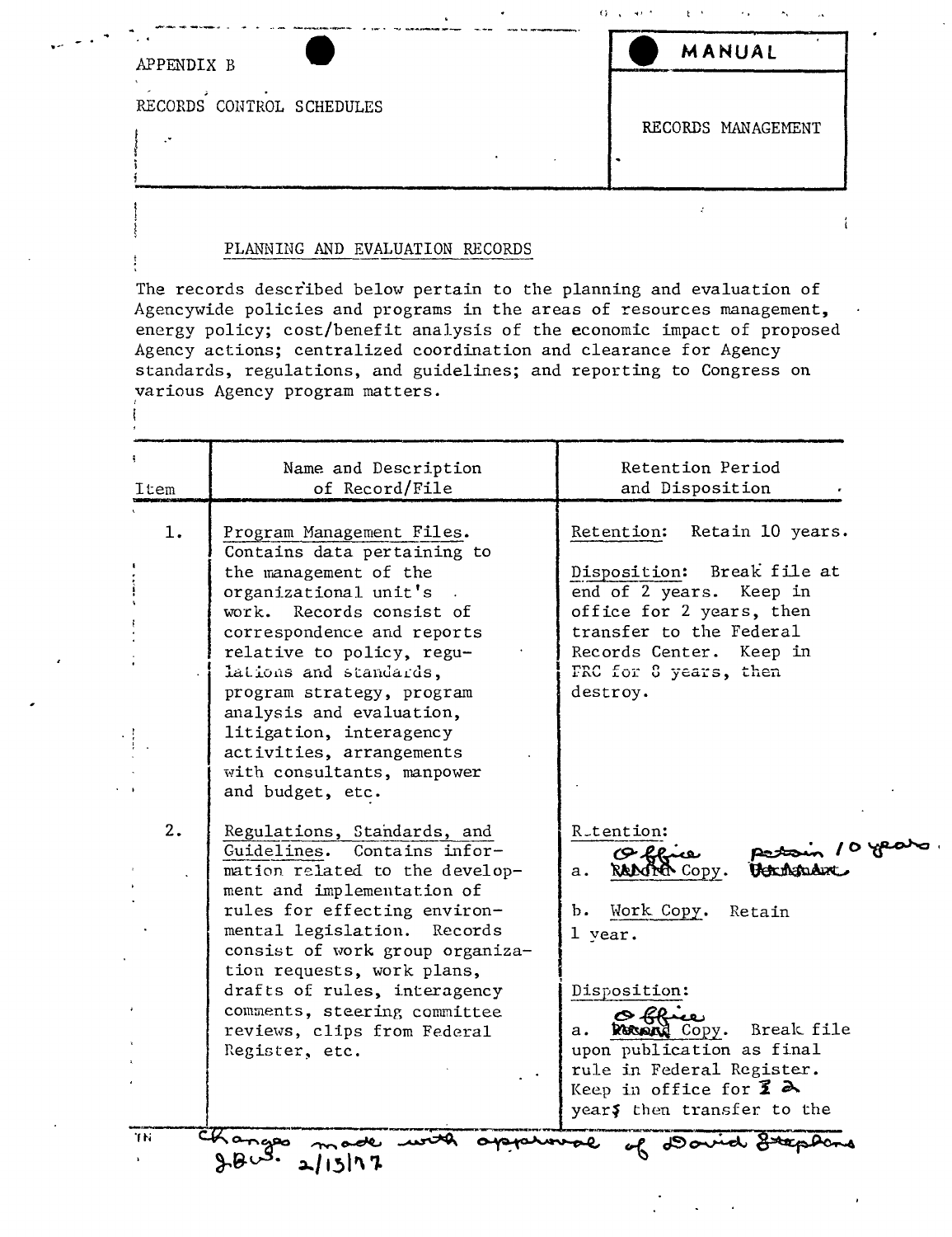|      | MANUAL                                                                                                                                                                                                                                                                                        | " APPENDIX B                                                                                                                                                                                                       |
|------|-----------------------------------------------------------------------------------------------------------------------------------------------------------------------------------------------------------------------------------------------------------------------------------------------|--------------------------------------------------------------------------------------------------------------------------------------------------------------------------------------------------------------------|
|      | RECORDS MANAGEMENT                                                                                                                                                                                                                                                                            | RECORDS CONTROL SCHEDULES                                                                                                                                                                                          |
| Item | Name and Description<br>of Record/File                                                                                                                                                                                                                                                        | Retention Period<br>and Disposition                                                                                                                                                                                |
|      |                                                                                                                                                                                                                                                                                               | Federal Records Center.<br>Keep in FRC for $\mathcal{B}$ Gears,<br>then offer-to-the-National-<br>Archivesidestry.                                                                                                 |
|      |                                                                                                                                                                                                                                                                                               | b. Work Copy. Break file<br>upon publication as final<br>rule in Federal Register.<br>Keep in office for 1<br>year, then destroy.                                                                                  |
| 3.   | Reports to Congress--Final Copy.<br>Reports made to Congress by EPA<br>in accordance with the mandates<br>of the Clean Air Act, FWPCA,<br>and other environmental<br>legislation.                                                                                                             | Retention:<br>Record Copy.<br>Permanent.<br>а.<br>Information Copies.<br>b. –<br>As<br>determined by user's needs.                                                                                                 |
|      |                                                                                                                                                                                                                                                                                               | Disposition:<br>a. Record Copy. Break file<br>upon publication of report.<br>Keep in office 20 years,<br>then offer to the National<br>Archives.                                                                   |
|      |                                                                                                                                                                                                                                                                                               | Information Copies.<br>Ъ.<br>Destroy when no longer<br>Heet meeded.                                                                                                                                                |
| 4.   | Reports to Congress--Work Files.<br>Contains data pertaining to the<br>organization, design, construc-<br>tion, evaluation, and revision<br>of reports prepared for<br>Congress by EPA. Records<br>consist of requests to<br>form work groups, work plans,<br>minutes of work group meetings, | Retention: Retain 6 years.<br>Disposition: Break file<br>upon publication of report.<br>Keep in office for 1 year,<br>then transfer to the Federal<br>Records Center. Keep in<br>FRC for 5 years, then<br>destroy. |
|      |                                                                                                                                                                                                                                                                                               | TN                                                                                                                                                                                                                 |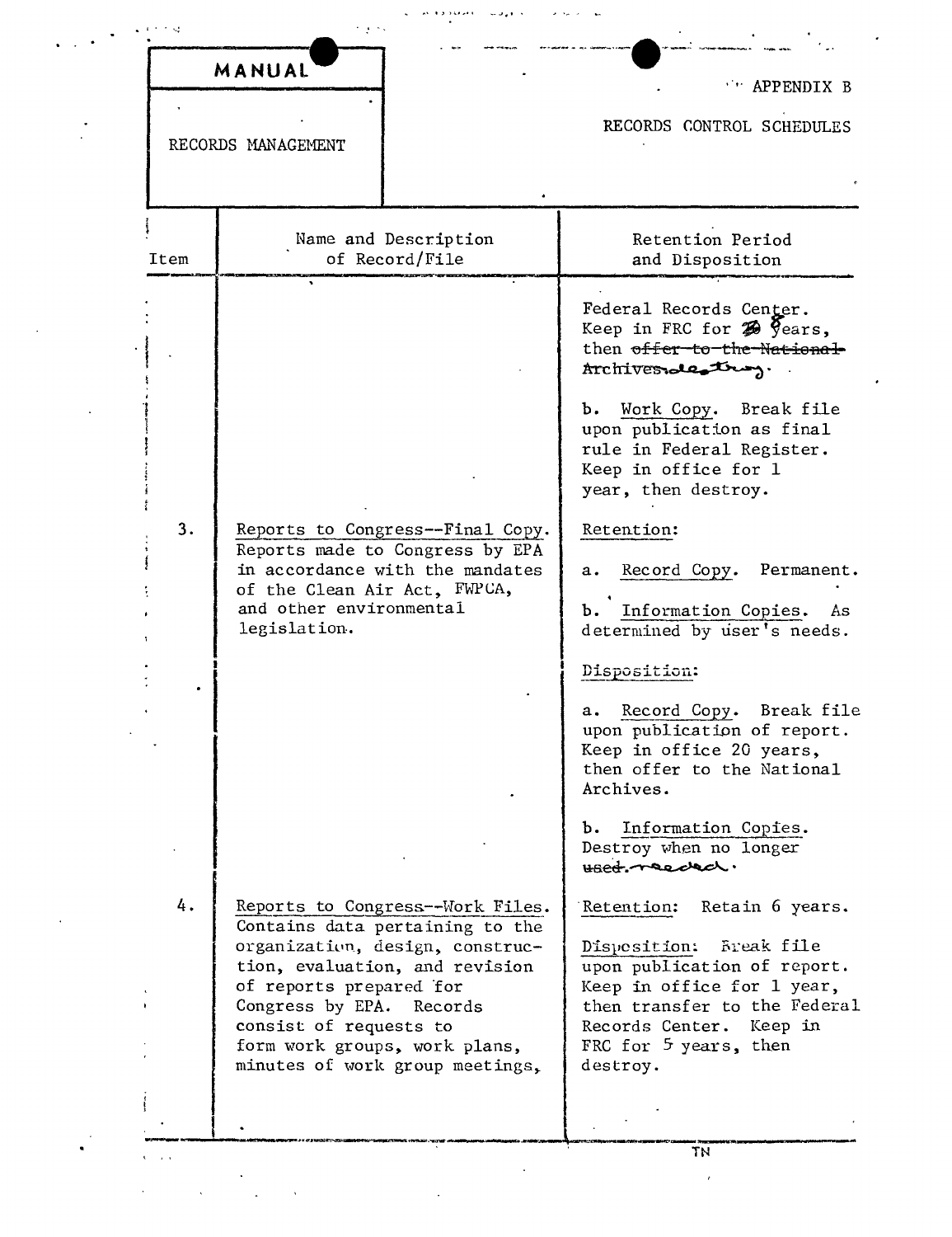| APPENDIX B |                                                                                                                                                                                                                                                                                                                                                                                                                                                                                                                        | MANUAL                                                                                                                                                                                                                          |
|------------|------------------------------------------------------------------------------------------------------------------------------------------------------------------------------------------------------------------------------------------------------------------------------------------------------------------------------------------------------------------------------------------------------------------------------------------------------------------------------------------------------------------------|---------------------------------------------------------------------------------------------------------------------------------------------------------------------------------------------------------------------------------|
| نۍ         | RECORDS CONTROL SCHEDULES                                                                                                                                                                                                                                                                                                                                                                                                                                                                                              | RECORDS MANAGEMENT                                                                                                                                                                                                              |
| Item       | Name and Description<br>of Record/File                                                                                                                                                                                                                                                                                                                                                                                                                                                                                 | Retention Period<br>and Disposition                                                                                                                                                                                             |
| 5.         | initial and corrected drafts<br>of parts or all of reports,<br>distribution lists, comments<br>on revised and final drafts.<br>EPA Steering Committee Meeting<br>Contains documents<br>File.<br>pertaining to the arrangements,<br>conduct, and results of EPA<br>Steering Committee weekly and<br>bi-weekly meetings. Steering<br>committee meetings contribute<br>to the making of EPA policy<br>Records consist of agendas,<br>talking papers, development<br>plan submissions, summary and<br>minutes of meetings. | Retention:<br>Permanent.<br>Disposition:<br>Break file at<br>end of year. Keep in office<br>for 1 year, then transfer<br>to the Federal Records<br>Center. Keep in FRC for 20<br>years, then offer to the<br>National Archives. |
| 6.         | Standards and Regulations<br>Information System (SRIS)<br>Planning and Status Reports.<br>Computer& produced reports<br>providing the designation,<br>problems, development status,<br>names of key personnel and<br>lead offices, schedule, and<br>milestones for regulations,<br>standards, guidelines and<br>congressional reports.                                                                                                                                                                                 | Retention: Current plus<br>2 prior editions.<br>Disposition: Break file<br>upon receipt of reports.<br>Keep in office until receipt<br>of 3 additional editions,<br>then destroy.                                               |
| 7.         | Program Policy Planning File.<br>File contains the documents<br>relating to the work and out-<br>put of the Division.<br>Division's<br>activities are formulating<br>policies and plans in areas<br>which cross-cut program                                                                                                                                                                                                                                                                                            | Retention:<br>Permanent.<br>Disposition:<br>Break file at<br>end of 2 years.<br>Keep in<br>office for 2 years, then<br>transfer to the Federal<br>Records Center.<br>Keep in                                                    |

 $\tilde{\mathbf{r}}$ 

J

**TN**

 $\overline{a}$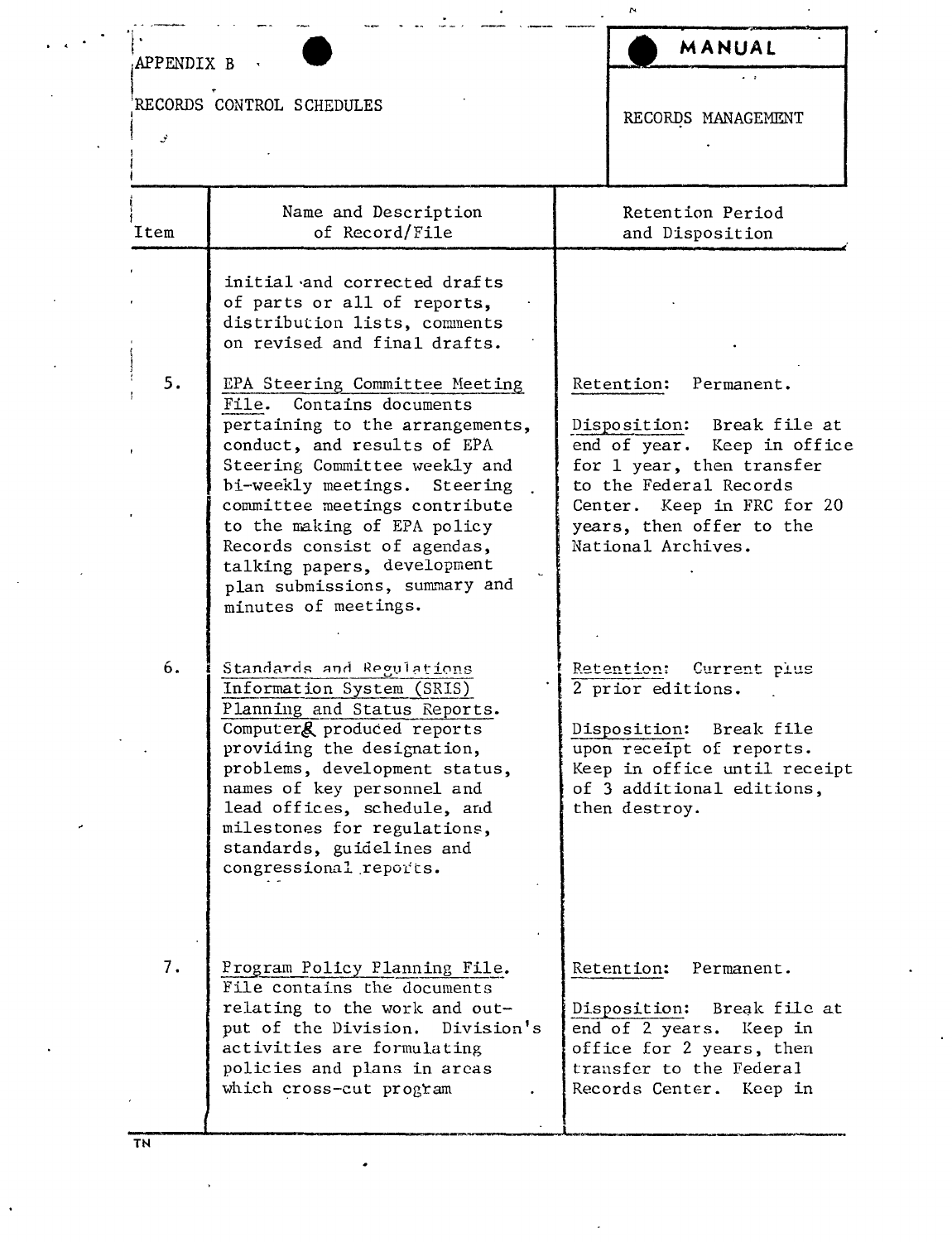| <b>MANIIAI</b> |  |  |  |
|----------------|--|--|--|

APPENDIX B

RECORDS CONTROL SCHEDULES

|      | RECORDS MANAGEMENT                                                                                                                                                                                                                                                                                                                                                                                                                                                                                                                                  |                                                                                                                                                                                                                            |
|------|-----------------------------------------------------------------------------------------------------------------------------------------------------------------------------------------------------------------------------------------------------------------------------------------------------------------------------------------------------------------------------------------------------------------------------------------------------------------------------------------------------------------------------------------------------|----------------------------------------------------------------------------------------------------------------------------------------------------------------------------------------------------------------------------|
| Item | Name and Description<br>of Record/File                                                                                                                                                                                                                                                                                                                                                                                                                                                                                                              | Retention Period<br>and Disposition                                                                                                                                                                                        |
|      | functions, and developing<br>and analizing key policy and<br>legislative issues. Records<br>consist of correspondence and<br>reports on energy situation<br>and impact on environmental<br>program, comments on pending<br>and proposed legislation,<br>issue papers on construction<br>grants program, copies of<br>regulations, speeches,<br>testimony for congressional<br>hearings, investigation and<br>project reports.                                                                                                                       | FRC for 20 years, then<br>offer to the National<br>Archives.                                                                                                                                                               |
| 8.   | Economic Dislocation (Early<br>Warning) Report. A quarterly<br>report made by EPA to provide<br>the Department of Labor with<br>advanced warning of actual<br>and potential job losses<br>resulting from environmental<br>regulations. Report provides<br>name and location of plants,<br>number of jobs lost, antici-<br>pated enforcement action,<br>expenditures required to meet<br>requirements of regulations.<br>Provides a consolidate picture<br>of industries unwillingness<br>or inability to satisfy<br>pollution control requirements. | Retention: Permanent.<br>Disposition: Break file at<br>end of year. Keep in office<br>for 5 years, then transfer<br>to the Federal Records<br>Center. Keep in FRC for<br>20 years, then offer to<br>the National Archives. |
| 9.   | Contracts - Project Group File.<br>Contains documents relating to<br>the formulation, award, and<br>changes in contracts for special<br>studies and support services.<br>Records consist of procurement<br>requests, proposals, justifica-<br>tion statements, task orders, bid<br>evaluations, award notices,                                                                                                                                                                                                                                      | Retain 7 years.<br>Retention:<br>Break file<br>Disposition:<br>upon completion of project.<br>Keep in office for 1 year,<br>then transfer to the Federal<br>Records Center.<br>Keep in<br>FRC for 6 years, then destroy    |
|      |                                                                                                                                                                                                                                                                                                                                                                                                                                                                                                                                                     | TN                                                                                                                                                                                                                         |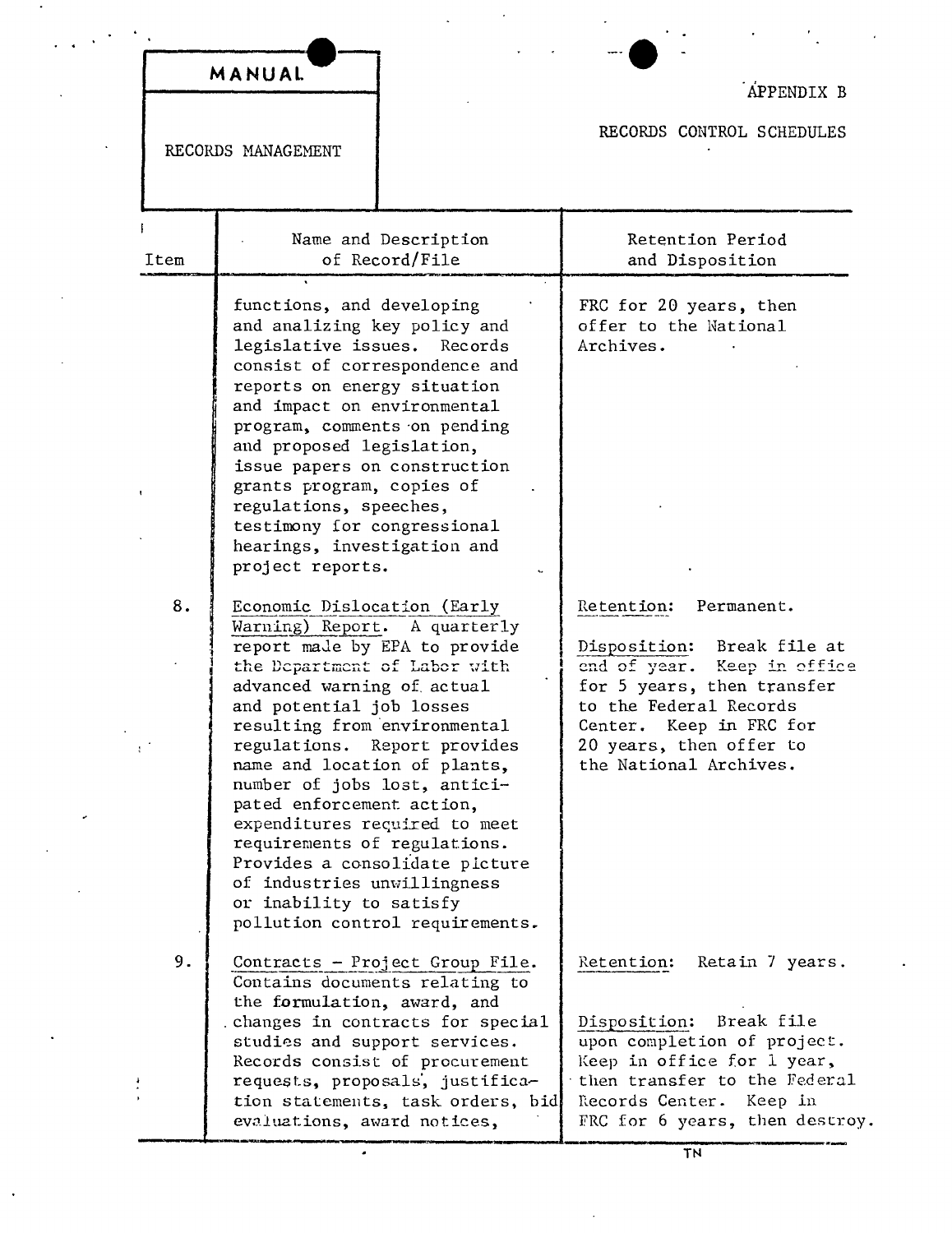$\mathcal{L}_{\mathcal{L}}$  .

 $\langle \rangle$ 

| 'APPENDIX B | $\sim$                                                                                                                                                                                                                                                                                                                                                                                                                                                                                           | MANUAL                                                                                                                                                                                                                                                                                                                                                                                                                                               |  |
|-------------|--------------------------------------------------------------------------------------------------------------------------------------------------------------------------------------------------------------------------------------------------------------------------------------------------------------------------------------------------------------------------------------------------------------------------------------------------------------------------------------------------|------------------------------------------------------------------------------------------------------------------------------------------------------------------------------------------------------------------------------------------------------------------------------------------------------------------------------------------------------------------------------------------------------------------------------------------------------|--|
|             | RECORDS CONTROL SCHEDULES                                                                                                                                                                                                                                                                                                                                                                                                                                                                        | RECORDS MANAGEMENT                                                                                                                                                                                                                                                                                                                                                                                                                                   |  |
| Item        | Name and Description<br>of Record/File                                                                                                                                                                                                                                                                                                                                                                                                                                                           | Retention Period<br>and Disposition                                                                                                                                                                                                                                                                                                                                                                                                                  |  |
| 10.         | copies of invoices, reports of<br>payment, progress reports.<br>Contract Proposals. Solicited<br>and unsolicited proposals by<br>consultants, universities,<br>and commercial and industrial<br>to make studies or surveys or<br>provide goods or services.                                                                                                                                                                                                                                      | Retention: Receipt of<br>proposal plus 1 year.<br>Disposition: Break file<br>upon receipt of proposal.<br>Keep in office for 1<br>year, then destroy.                                                                                                                                                                                                                                                                                                |  |
| 11.         | Final Reports Resulting from<br>Contractor, Grantee, Inter<br>and Intra Agency Studies,<br>Surveys, and Services. Final<br>project and study reports<br>submitted to EPA by con-<br>tractors, grantees, inter and<br>intra agency study groups.<br>Covers the Economic Analysis<br>of Effluent Guidelines for<br>various industrial groups,<br>economic effects of energy<br>crisis on EPA programs,<br>economic impact of regula-<br>tions and standards on selected<br>industrial groups, etc. | Retention:<br>Record Copy. Permanent.<br>а.<br>Information Copies.<br>As<br>b.<br>determined by user's needs.<br>Disposition:<br>Record Copy. Break file<br>a.<br>upon completion of project<br>evaluation and comment<br>period. Keep in office<br>for 1 year, then transfer<br>to the Federal Records<br>Center. Keep in FRC for<br>20 years, then offer to the<br>National Archives.<br>b. Information Copies.<br>Destroy when no longer<br>used. |  |
| 12.         | Program and Program Activity<br>Evaluation Work Files.<br>Contains<br>documents pertaining to the<br>review and analysis of and<br>report on EPA Programs<br>and Program Group activities.<br>Records consist of request                                                                                                                                                                                                                                                                         | Retain 1 year.<br>Retention:<br>Disposition: Break file<br>upon completion of study.<br>Keep in office 1 year,<br>then destroy.                                                                                                                                                                                                                                                                                                                      |  |

**1N**

 $\overline{1}$  ,  $\overline{1}$ 

 $\sim 10^{-11}$ 

 $\mathcal{L}^{\text{max}}_{\text{max}}$  and  $\mathcal{L}^{\text{max}}_{\text{max}}$ 

 $\sim$   $\sim$ 

 $\sim 10^{-10}$ 

 $\hat{\mathbf{r}}$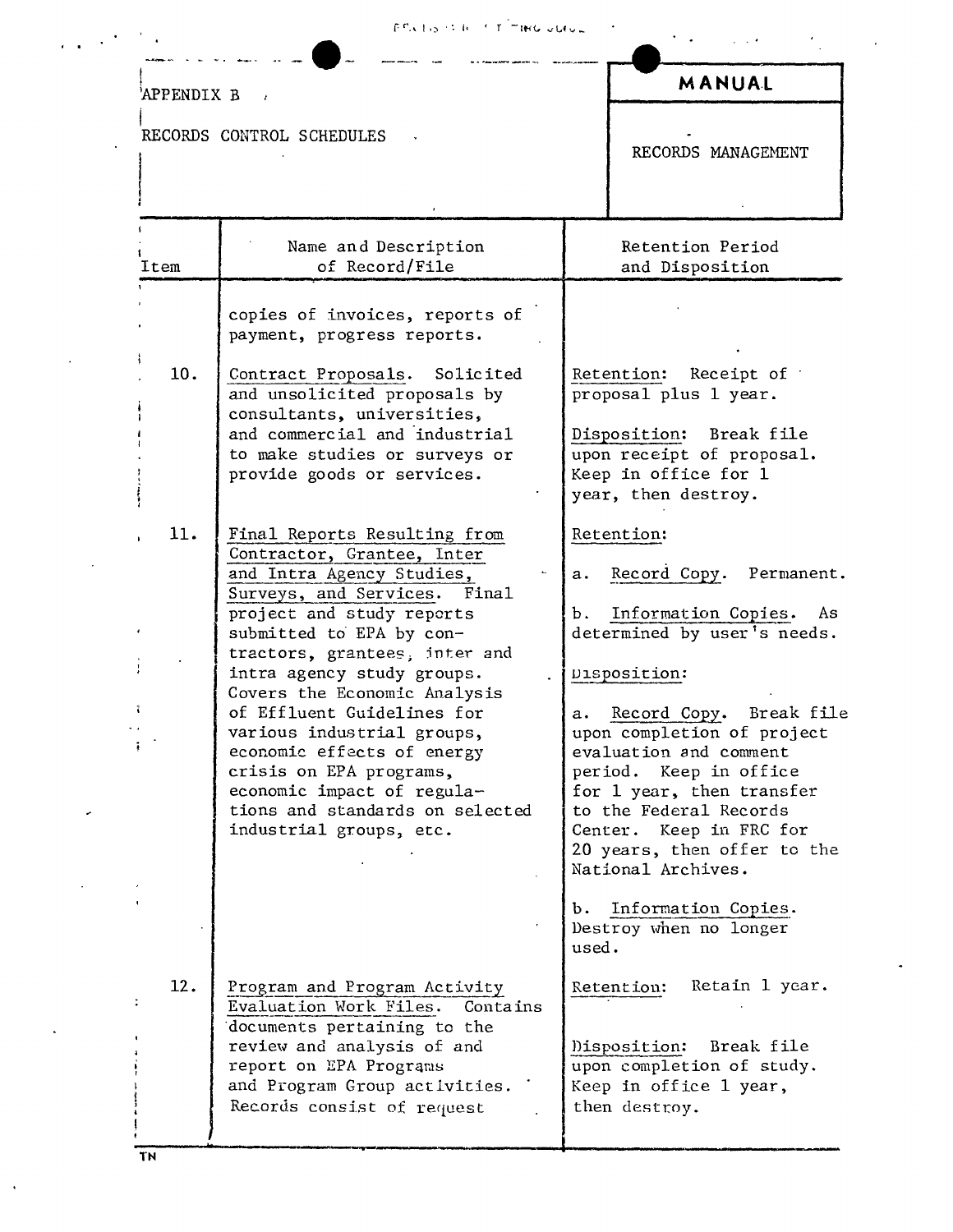| RECORDS MANAGEMENT<br>Retention Period<br>Name and Description<br>of Record/File<br>and Disposition<br>Item<br>to make study, samples of<br>program group documents,<br>interview and investigation<br>notes, program group's<br>handbooks and reports,<br>review summary notes,<br>draft of evaluation<br>report.<br>13.<br>Program and Program Activity<br>Retention:<br>Retain 10<br>Evaluation Reports.<br>Final<br>years.<br>reports resulting from the<br>study and analysis of EPA<br>Break file<br>Disposition:<br>programs and program activities<br>Keep in office 10 years,<br>by the Program Evaluation<br>Division.<br>then destroy.<br>14.<br>Annual Headquarters Operating<br>Retention:<br>Guidance Paper and Regional<br>Guidance Plan. An overall<br>Record Copy.<br>a.<br>plan covering the objectives<br>of the Agency, the priority<br>Information Copies.<br>b.<br>and strategy for their attain-<br>ment, the group assigned task<br>responsibility, and the<br>Disposition:<br>anticipated date of comple-<br>Plan represents the<br>tion.<br>а.<br>prime product of the Management<br>upon completion of plan.<br>by Objective (MBO) process, and<br>the collective strategy studies<br>for implementing environmental<br>legislation.<br>Separate write-<br>the National Archives.<br>ups made for Headquarters and<br>Regions.<br>Information Copies.<br>b.<br>Keep in office for<br>year.<br>1 year, then destroy. | MANUAL | APPENDIX B                                                                                                                                                                                                                        |
|------------------------------------------------------------------------------------------------------------------------------------------------------------------------------------------------------------------------------------------------------------------------------------------------------------------------------------------------------------------------------------------------------------------------------------------------------------------------------------------------------------------------------------------------------------------------------------------------------------------------------------------------------------------------------------------------------------------------------------------------------------------------------------------------------------------------------------------------------------------------------------------------------------------------------------------------------------------------------------------------------------------------------------------------------------------------------------------------------------------------------------------------------------------------------------------------------------------------------------------------------------------------------------------------------------------------------------------------------------------------------------------------------------------------------------------------|--------|-----------------------------------------------------------------------------------------------------------------------------------------------------------------------------------------------------------------------------------|
|                                                                                                                                                                                                                                                                                                                                                                                                                                                                                                                                                                                                                                                                                                                                                                                                                                                                                                                                                                                                                                                                                                                                                                                                                                                                                                                                                                                                                                                |        | RECORDS CONTROL SCHEDULES                                                                                                                                                                                                         |
|                                                                                                                                                                                                                                                                                                                                                                                                                                                                                                                                                                                                                                                                                                                                                                                                                                                                                                                                                                                                                                                                                                                                                                                                                                                                                                                                                                                                                                                |        |                                                                                                                                                                                                                                   |
|                                                                                                                                                                                                                                                                                                                                                                                                                                                                                                                                                                                                                                                                                                                                                                                                                                                                                                                                                                                                                                                                                                                                                                                                                                                                                                                                                                                                                                                |        |                                                                                                                                                                                                                                   |
|                                                                                                                                                                                                                                                                                                                                                                                                                                                                                                                                                                                                                                                                                                                                                                                                                                                                                                                                                                                                                                                                                                                                                                                                                                                                                                                                                                                                                                                |        | upon completion of report.                                                                                                                                                                                                        |
|                                                                                                                                                                                                                                                                                                                                                                                                                                                                                                                                                                                                                                                                                                                                                                                                                                                                                                                                                                                                                                                                                                                                                                                                                                                                                                                                                                                                                                                |        | Permanent.<br>Retain 1 year plus current.<br>Record Copy. Break file<br>Keep in office for 10 years,<br>then transfer to the Federal<br>Records Center. Keep in FRC<br>for 15 years, then offer to<br>Break file at end of fiscal |
|                                                                                                                                                                                                                                                                                                                                                                                                                                                                                                                                                                                                                                                                                                                                                                                                                                                                                                                                                                                                                                                                                                                                                                                                                                                                                                                                                                                                                                                |        |                                                                                                                                                                                                                                   |

l,

 $\ddot{\phantom{0}}$ 

.

 $\pmb{\cdot}$ 

 $\ddot{\phantom{a}}$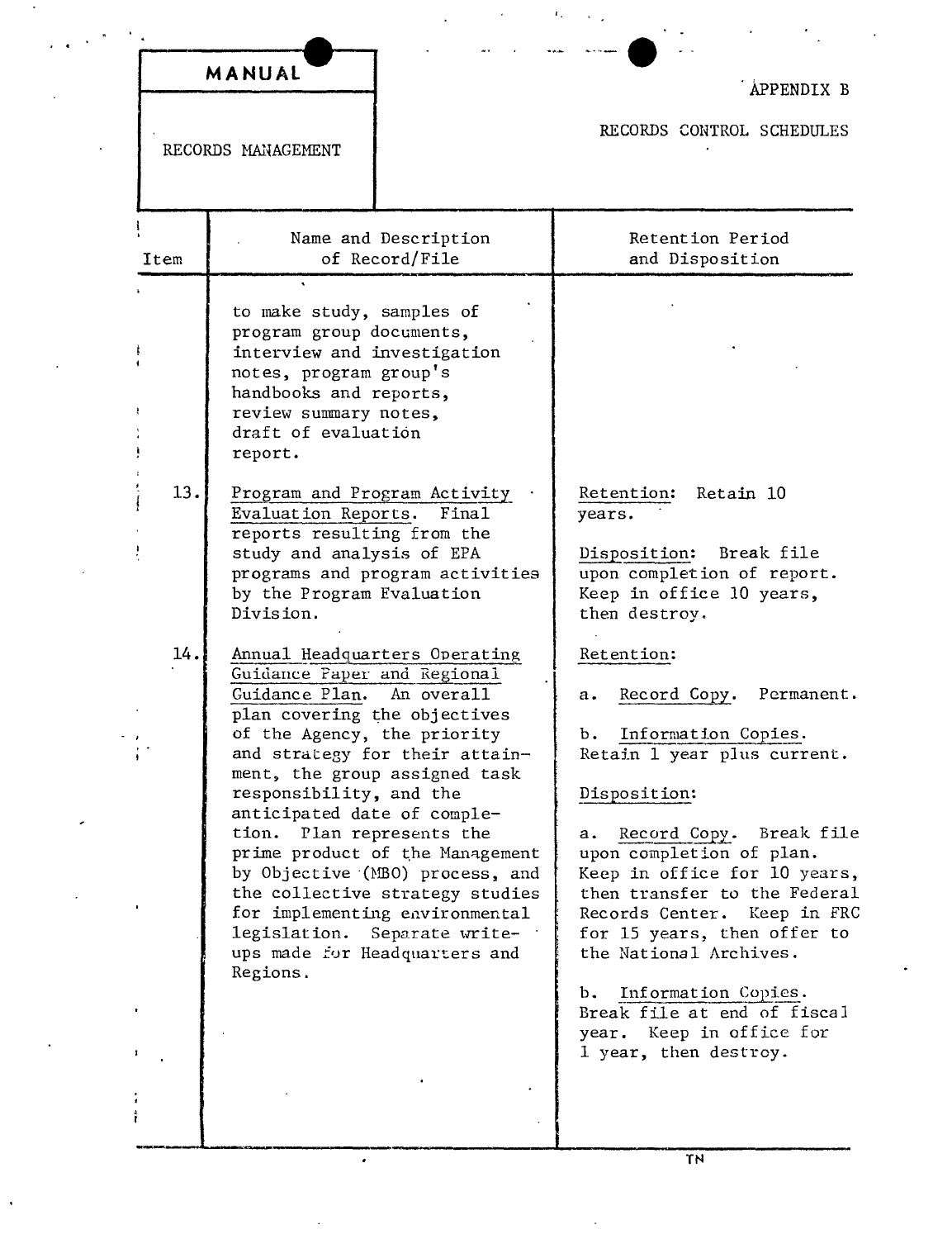|                                             | APPENDIX B |                                                                                                                                                                                                                                                                                                                                                                                                                                                                                                                                                                                                                            |                | MANUAL                                                                                                                                                                                                                                                                                                                         |
|---------------------------------------------|------------|----------------------------------------------------------------------------------------------------------------------------------------------------------------------------------------------------------------------------------------------------------------------------------------------------------------------------------------------------------------------------------------------------------------------------------------------------------------------------------------------------------------------------------------------------------------------------------------------------------------------------|----------------|--------------------------------------------------------------------------------------------------------------------------------------------------------------------------------------------------------------------------------------------------------------------------------------------------------------------------------|
|                                             |            | RECORDS CONTROL SCHEDULES                                                                                                                                                                                                                                                                                                                                                                                                                                                                                                                                                                                                  |                | RECORDS MANAGEMENT                                                                                                                                                                                                                                                                                                             |
|                                             | Item       | Name and Description<br>of Record/File                                                                                                                                                                                                                                                                                                                                                                                                                                                                                                                                                                                     |                | Retention Period<br>and Disposition                                                                                                                                                                                                                                                                                            |
|                                             | 15.        | Budget Planning and Management<br>by Objective Work File. Contains<br>data pertaining to EPA and<br>program activities and<br>operations, appropriations<br>and expenditures, and short and<br>long range plans. File used to<br>develop Annual Agency Guidance<br>Plans. Records consist of basic<br>policy statements, program<br>descriptions, copies of existing<br>and pending legislation, issue<br>and strategy papers, letters<br>and memos for Office of Manpower<br>and Budget, testimony from<br>congressional hearings, reports<br>from environmental study groups,<br>copies of prior guidance plans,<br>etc. |                | Retain 10 years.<br>Retention:<br>Disposition: Break file at<br>end of fiscal year. Keep<br>in office for 2 years,<br>then transfer to the Federal<br>Records Center. Keep in<br>FRC for 8 years, then<br>destroy.                                                                                                             |
| withdrawn<br>spaceweak of<br>parisystephene | 16         | Issue Papers.<br>A media for<br>presenting a legislative,<br>policy, or procedural question<br>relative to the conduct or<br>administration of the Agency or<br>its Programs. Issue Papers<br>present the issues or guestions<br>requiring resolutioxand set the<br>stage for information gathering,<br>discussion and decision making.                                                                                                                                                                                                                                                                                    | $\alpha$<br>b. | Retention<br>Record Copy.<br>Permanent.<br>Information Copies.<br>As<br>determined by user's needs.<br>Disposition:<br>a. Record Copy. Break file<br>at end of year. Keep in<br>office for 2 years,<br>Nien transfer to the Federal<br>Records Center. Keep in<br>FRC for 20 years, then<br>offer to the National<br>Archives. |

 $\mathcal{A}$ 

 $\label{eq:2.1} \mathcal{F}_{\mathbf{z}}(A, \mathbf{X}) = \mathcal{F}_{\mathbf{z}}(A, \mathbf{X}) = \mathcal{F}_{\mathbf{z}}(A, \mathbf{X}) = \mathcal{F}_{\mathbf{z}}(A, \mathbf{X})$